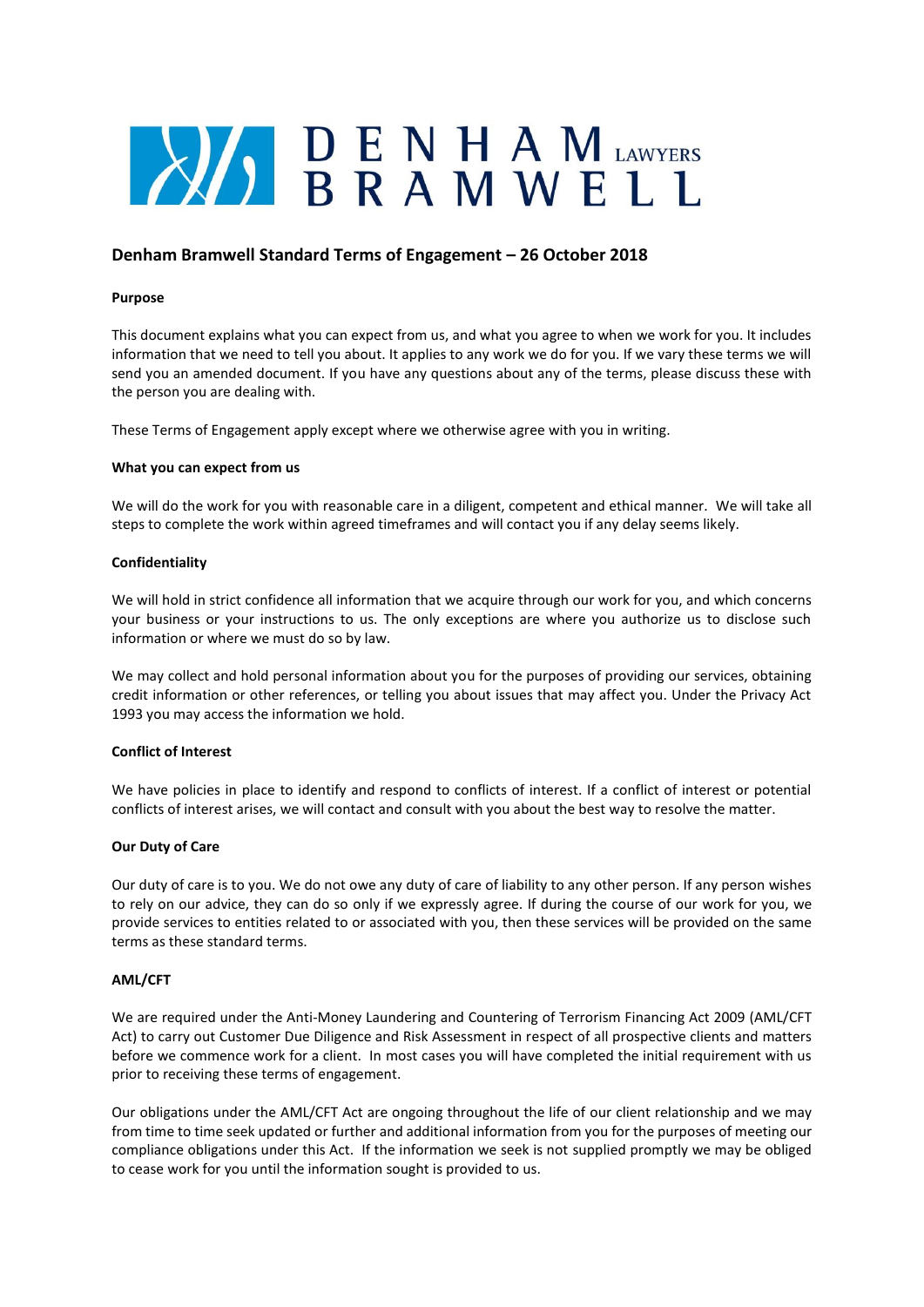# **People responsible for your work**

Information about the hourly rates of staff working on your matter is available at any time on request.

We may delegate work to staff at the best level to ensure you receive best value.

#### **How we set our fees**

We will charge a fair and reasonable amount taking into account - the time and labour expended, the skill, specialised knowledge and responsibility required, the project's importance to you, complexity, urgency or risk, reasonable costs of running a practice and any other factors unique to your matter.

We will provide an estimate of our fee if you require and will advise you if the actual fee is likely to vary from the estimate. Our estimate will be based on information you give us about your matter and on our experience of similar matters.

# **Disbursements and office costs**

We may have to pay disbursements to third parties such as LINZ, Companies Office, Ministry of Justice, LIM fees, and travel costs. We will let you know if we require these to be paid at the beginning of the engagement.

We charge an administration service fee to cover costs of printing, photocopying, postage, courier and communication charges. The administration service fee is a minimum of \$50 or 2.5% of all fees on all invoices.

To meet our obligations under the new Anti-Money Laundering and Countering of Terrorism Financing Act 2009, there will be a charge for services to cover our costs in relation to obtaining information as set out in our clause AML/CFT. The minimum charge is \$50.

#### **Prepayment**

We may ask you for payment up front to cover costs we will incur on your behalf (eg disbursements) or as a deposit for anticipated work.

We may choose not to commence work until we receive your prepayment or deposit.

#### **Terms of Payment**

We will generally send you an invoice monthly unless we have agreed a different arrangement.

Accounts are generally payable within 14 days of the invoice date. We accept payment by cash, cheque, EFTPOS or credit card.

Fees for conveyancing matters will generally be deducted from sale proceeds or mortgage loans at the time of property settlement.

If you are having difficulties paying our invoice, please discuss this with us immediately. If necessary, we can set up a reasonable time payment arrangement.

If the account is not paid by due date and we have received no satisfactory explanation, we may:

- charge default interest on the overdue amount at the rate being paid at that time on our Westpac Mastercard card facility.
- initiate action to recover the debt, including court proceedings, at your expense.
- be forced to stop acting for you.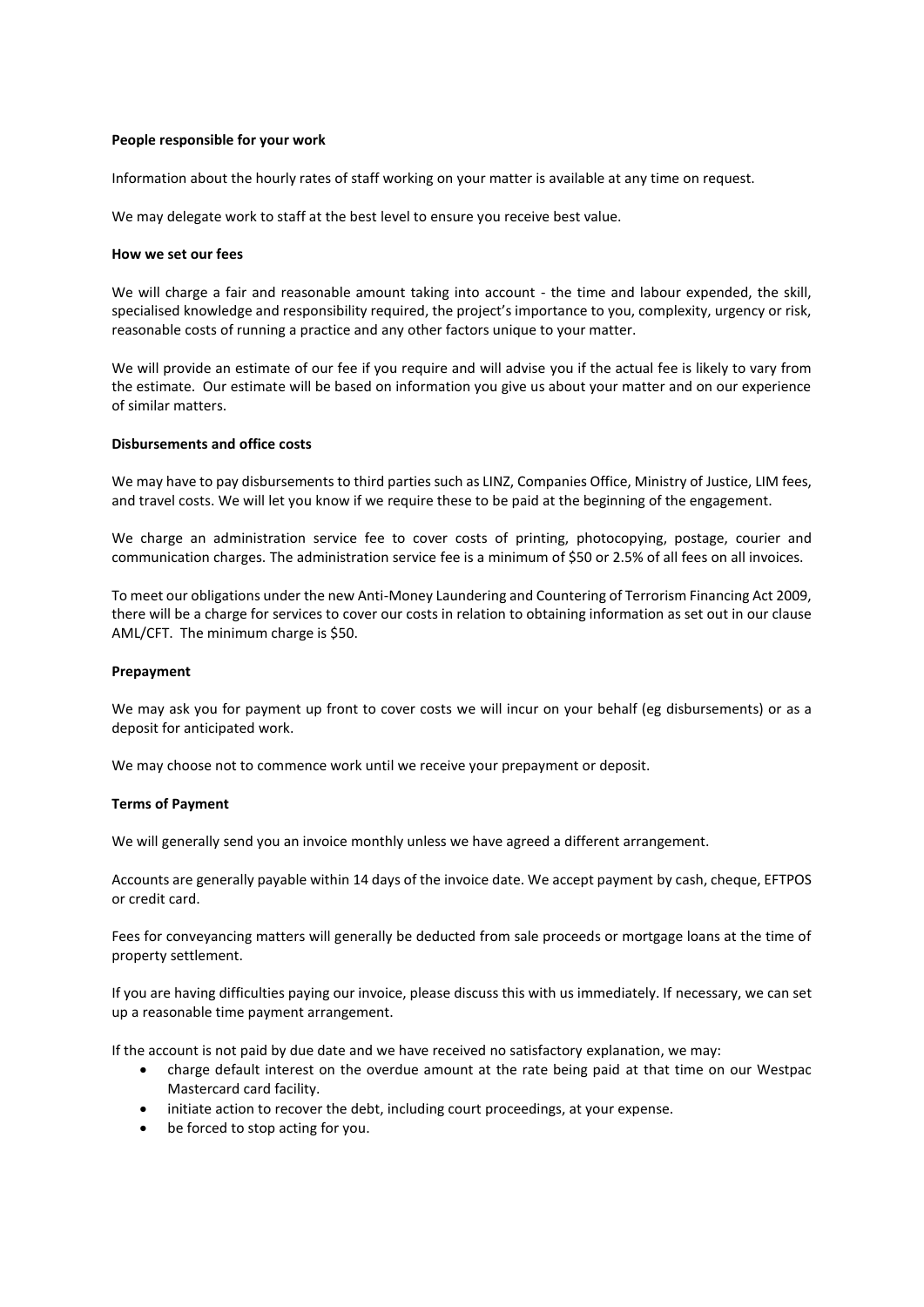# **Security and Authority to deduct**

If we are holding funds for you on trust, you authorize us to deduct all amounts owing to us against funds or other property we hold on your behalf.

#### **Commission**

We charge a 5% administration fee on all interest on funds you deposit through our banks interest bearing deposit scheme.

# **Third Parties**

Although you may expect to be reimbursed by a third party for our fees and expenses, and although our invoices may at your request or with your approval be directed to a third party, you will remain responsible for payment to us if the third party fails to pay us.

#### **Investment Advice**

We are not qualified to give you investment advice. You should obtain investment advice from a qualified financial advisor.

#### **Tax Advice**

If you do not specifically instruct us to provide tax advice, we will not provide you with tax advice. Where you request tax advice from us we may recommend you obtain that advice from a taxation specialist. If you obtain tax advice from a taxation specialist and provide us with a copy of that advice, we will follow it, otherwise, our work for you might not take account of tax matters pertinent to you.

#### **Conveyancing Transactions**

We do not provide advice in relation to the quality of any property the subject of a conveyancing transaction in which we act for you and we specifically exclude any liability in relation to the quality of such property.

#### **Joint and Several Liability**

Where the engagement has been entered into by an agent on behalf of the client the agent and the client will be jointly and severally liable for all payments due to us under the engagement.

#### **Termination**

You or we may terminate our engagement at any time. If our engagement is terminated, you must pay us all fees and expenses due up to the date of termination

#### **Retention of files and Documents**

You authorise us to destroy all files and document (other than documents held in safe custody for you) 7 years after the engagement ends or earlier if we have converted those files and documents into electronic format. Files stored electronically will be retained for 10 years. You may uplift your files at any time prior to destruction. Any deeds, Wills or other records we agree to store for you will be kept until we reasonably decide this is no longer necessary. We are entitled to retain your files/documents until any outstanding account is paid.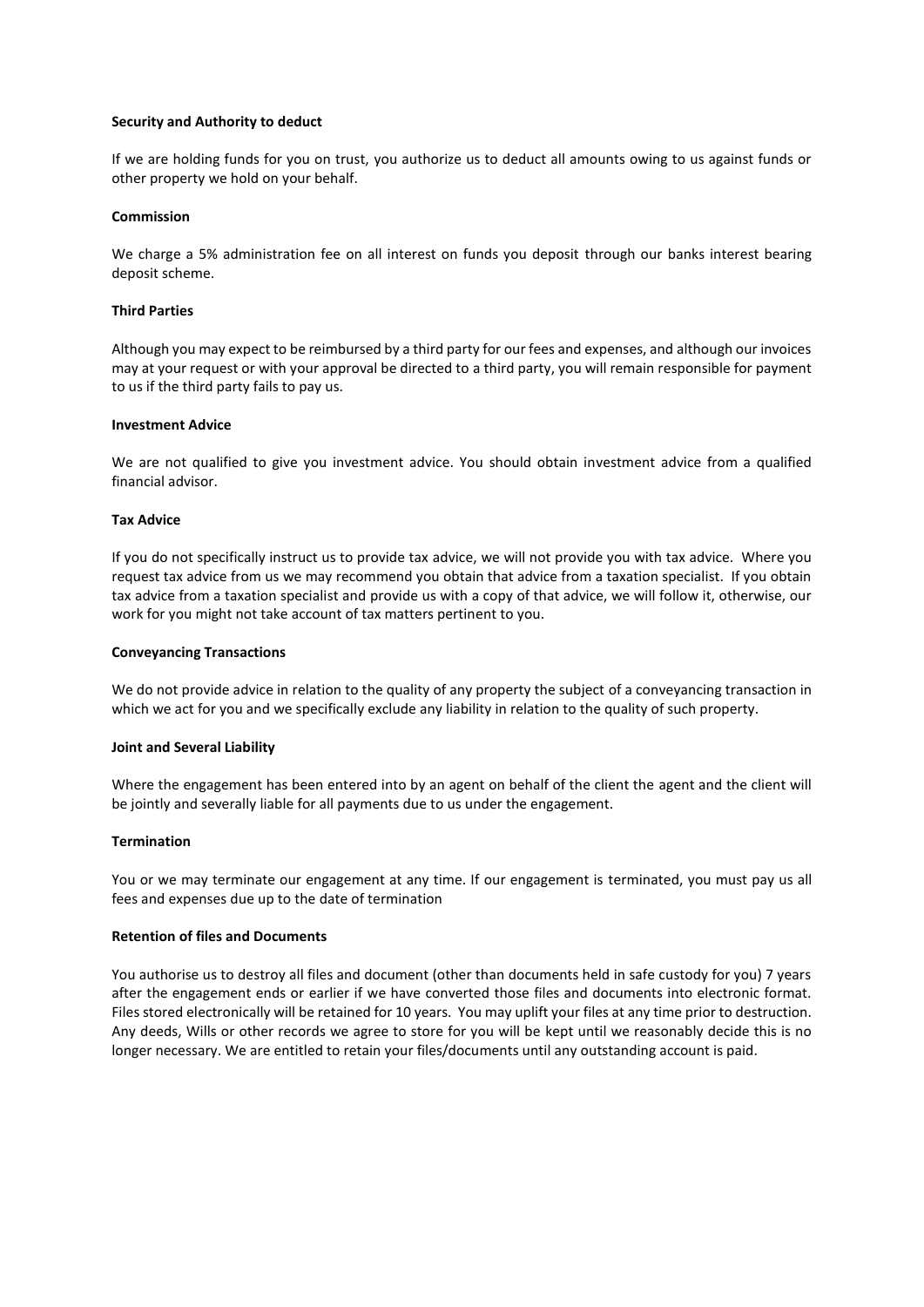# **Denham Bramwell Client Care Information – 26 October 2018**

# **Fees**

The basis on which fees will be charged and when payment of fees is to be made is set out in our terms of engagement.

# **Professional Indemnity Insurance**

We hold professional indemnity insurance that exceeds the minimum standards specified by the [New Zealand](http://www.lawsociety.org.nz/)  [Law Society.](http://www.lawsociety.org.nz/) We will provide you with particulars of the minimum standards on request.

# **Lawyers' Fidelity Fund**

The Law Society maintains the Lawyers Fidelity Fund to provide clients of lawyers with protection against theft by a lawyer, lawyers' employee or agent. The maximum amount payable by the Lawyers Fidelity Fund in compensation to an individual claimant is \$100,000. The Fund does not cover a client for loss relating to money a lawyer has been instructed to invest on behalf of a client. More information on the Lawyers Fidelity Fund can be found at www.lawsociety.org.nz

# **Complaints**

We take clients' complaints seriously and maintain a procedure designed to ensure that the complaint is dealt with fairly and promptly.

If you have a complaint about our service or fees, you should refer your complaint to the person who is handling your matter. If you do not wish to refer your complaint to that person or you are not satisfied with that person's response, you may contact Fiona Cowan.

Fiona can be contacted as follows:

- by letter
- by email at [fiona.cowan@denhambramwell.co.nz](mailto:fiona.cowan@denhambramwell.co.nz)
- by telephoning Fiona Cowan at Direct Dial 985 6906

The Law Society operates the Lawyers Complaints Service and you are able to make a complaint to that service. The service is contactable on 0800 261 801 or through their website www.lawsociety.org.nz

# **Person Responsible for your work**

The names and status of the person or persons who will have general carriage of or overall responsibility for the services we provide for you are set out in our terms of engagement.

#### **New Zealand Law Society's client care and service information**

Our commitment to you is that we will:

- Act competently, in a timely way, and in accordance with instructions received and arrangements made.
- Protect and promote your interests and act for you free from compromising influences or loyalties.
- Discuss with you your objectives and how they should best be achieved.
- Provide you with information about the work to be done, who will do it and the way the services will be provided.
- Charge you a fee that is fair and reasonable and let you know how and when you will be billed.